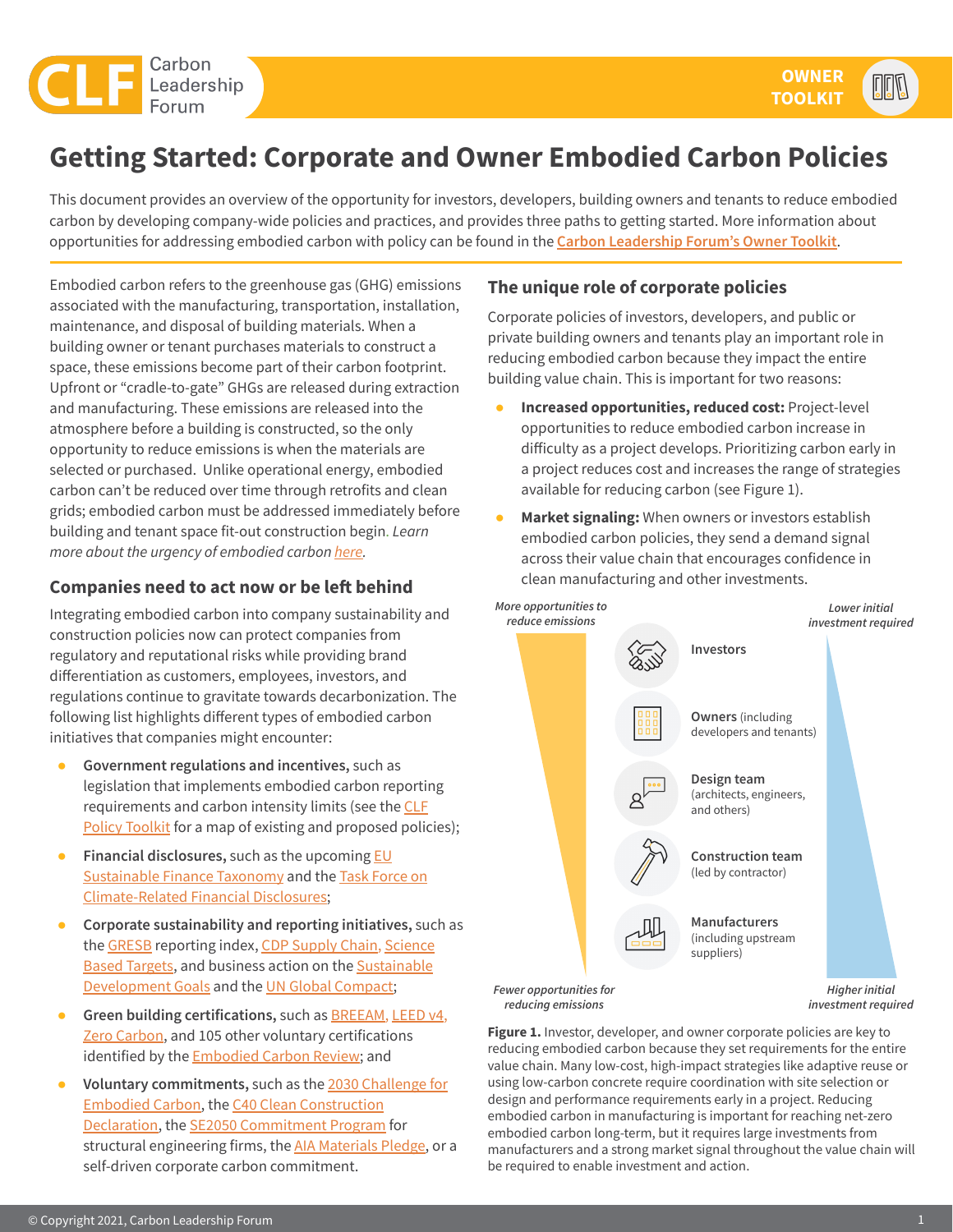

## **Solutions are affordable and widely available**

The good news is that solutions are already available to target supply chain emissions. Getting started can come at little to no cost. Current research indicates that 24-46% of supply chain construction emissions can be reduced with less than a 1% cost premium added to the construction price (RMI *to be released May 2021*, [World Economic Forum](https://www.weforum.org/reports/net-zero-challenge-the-supply-chain-opportunity)).

*Learn more about the business case for addressing embodied carbon in the Urban Land Institute's guide [here](https://2os2f877tnl1dvtmc3wy0aq1-wpengine.netdna-ssl.com/wp-content/uploads/ULI-Documents/Greenprint-Embodied-Carbon-Report_FINAL.pdf).*

#### **What is a corporate embodied carbon policy?**

Corporate embodied carbon policies may vary depending on the company and their portfolio. For example, investors can set a policy to only invest in buildings with a certain embodied carbon intensity whereas tenants can set a policy to only rent from buildings below a certain embodied carbon threshold while creating policies for the design and procurement of their fit-outs. These policies can take different forms, such as:

- **Company-wide sustainability commitments,** such as net-zero or supply chain (purchasing) emissions reductions targets and internal carbon pricing initiatives (see *[Targeting Net-Zero Embodied Carbon](https://carbonleadershipforum.org/targeting-net-zero-embodied-carbon/)* to learn more);
- **Company-wide green building policies and initiatives,**  such as certification requirements, design standards, or material selection requirements for new construction or tenant fit-outs that apply across a company's portfolio; and

● **Sustainable procurement policies,** such as minimum sustainability requirements for suppliers.

Companies can think of embodied carbon action at three different scales: product, project, and portfolio (see Figure 2).

Within each scale, an organization can take different levels of actions to increase the impact of their organization. Figure 3 outlines six levels of action to reduce emissions. The following sections provide an outline of those levels of action at each scale (Product, Project, and Portfolio).



**Figure 2.** Corporate policies are relevant at three scales: portfolio (e.g., scope 3 emissions), project (e.g., new construction/tenant fit-out), and product (e.g., concrete, insulation). Each of these scales has its own set of strategies, stakeholders, and outcomes. All three are key to decarbonization.

#### Level 6 **Leaders and innovators**

Lead the development of new reduction strategies, which will spur broader adoption of existing solutions through supplier engagement, use of innovative materials and technologies, and advocacy.

#### Level 5 **From pilot to policy**

Scale the effective strategies and requirements from pilot projects by integrating requirements into company-wide action plans, documents, requirements, and trainings.

#### Level 4 **Building capacity and buy-in**

Test embodied carbon reduction strategies and best practices on a few projects to identify the highest-impact strategies and build internal capacity to achieve goals.

#### Level 3 **Net-zero targets**

Set actionable embodied carbon reduction targets and use the data collection requirements established in Level 2 to verify progress towards reductions.

#### Level 2 **Internal data tracking**

Require internal tracking by integrating disclosure and measurement requirements into internal processes and documents to track embodied carbon data.

#### Level 1 **Know your footprint**

Calculate your baseline and identify your embodied carbon hotspots by analyzing data from past projects and spending.

**Figure 3.** Summary of six levels of corporate action to reduce embodied carbon increasing from beginner (light blue) to advanced (dark blue).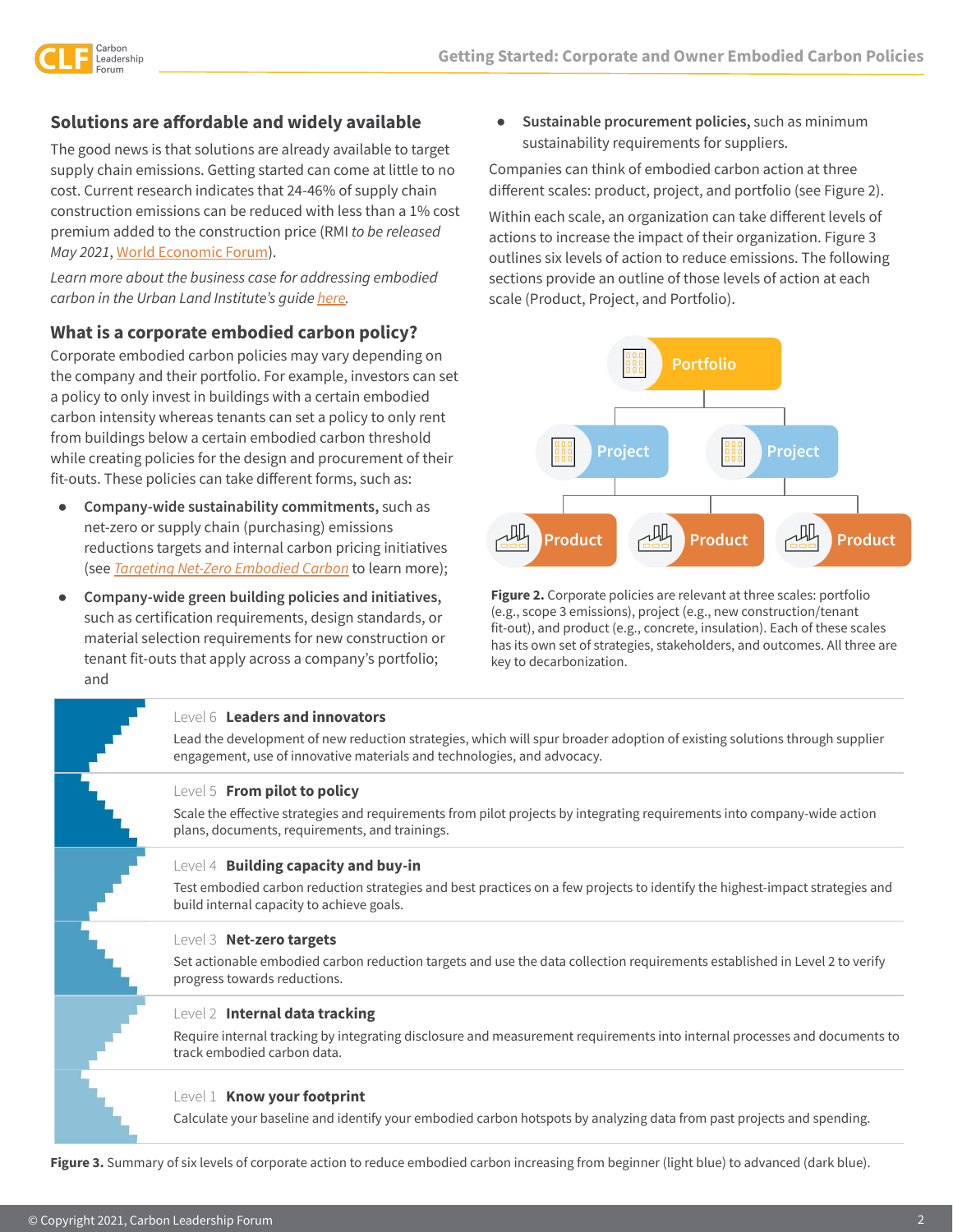# **Material/Product**

#### **Product Level 1: Know your footprint**

Use material quantity and cost data from previous projects to identify your embodied carbon hotspots. Calculate your baseline using supplier- and/or product-specific embodied carbon data or reference the [2021 CLF Material Baselines](https://carbonleadershipforum.org/material-baselines/).

#### **Product Level 2: Internal data tracking**

Establish a system for tracking product embodied carbon data by asking your key suppliers for EPDs and integrating EPD requirements into your specifications, starting with your embodied carbon hotspots. *Read more about EPDs in [Guidance on Embodied Carbon Disclosure.](https://carbonleadershipforum.org/guidance-on-embodied-carbon-disclosure/)*

#### **Product Level 3: Net-zero targets**

Establish embodied carbon intensity goals or % reduction targets for future projects using the baseline established in Level 1. Use EPDs to track and verify progress. *Learn more in [Procurement Policies to Reduce Embodied Carbon.](https://carbonleadershipforum.org/procurement-policies-to-reduce-embodied-carbon/)*

#### **Product Level 4: Build capacity and buy-in**

Test low-carbon procurement strategies, such as setting product GWP limits, bid incentives, and collaborating with suppliers. Identify the highest-impact strategies to scale.

*Learn more about rules of thumb for selecting and procuring lower-carbon materials in Architecture 2030's [Carbon Smart](https://materialspalette.org/) [Materials Palette](https://materialspalette.org/).*

#### **Product Level 5: From pilot to policy**

Integrate successful strategies into company-wide documents and templates. Provide internal training opportunities and ensure that embodied carbon performance is included in supplier engagement.

#### **Product Level 6: Leaders in innovation**

Collaborate with suppliers to decarbonize their supply chains. When possible, provide direct financial or technical support (for example, to small suppliers or to those who support an organization's supplier diversity targets).

- *Key opportunities:* Identifying lowest-carbon option (i.e., which concrete is lowest carbon, *not* concrete vs. wood); supplier engagement
- *Key actors:* Developer/owner/user, contractor, manufacturers
- *Key tools:* Environmental product declarations (EPDs); Embodied Carbon in Construction Calculator (EC3)

**Project**

#### **Project Level 1: Know your footprint**

Analyze your portfolio to identify representative project types and use life cycle assessment (LCA) to establish a baseline for each project type and identify typical hotspots.

*To see an example of how LCA can be used to understand the carbon hotspots of tenant improvements (TI) and mechanical, electrical, and plumbing (MEP), see the CLF's case studies, [LCA of a WeWork TI Project](https://carbonleadershipforum.org/lca-of-a-wework-tenant-improvement-project/) and [LCA of MEP and](https://carbonleadershipforum.org/lca-of-mep-systems-and-tenant-improvements/) [TI Systems](https://carbonleadershipforum.org/lca-of-mep-systems-and-tenant-improvements/)*.

#### **Project Level 2: Internal data tracking**

Track project-level embodied carbon by requiring new projects to use whole building life cycle assessment (WBLCA) tools throughout design. *Read more about using WBLCA tools in the design process in [Life Cycle Assessment of](https://carbonleadershipforum.org/lca-practice-guide/) [Buildings: A Practice Guide](https://carbonleadershipforum.org/lca-practice-guide/)*. *Also see the the [UBC Embodied](https://sustain.ubc.ca/sites/default/files/ECP%20Final%20Report-Phase%201%20June%202021.pdf) [Carbon Pilot](https://sustain.ubc.ca/sites/default/files/ECP%20Final%20Report-Phase%201%20June%202021.pdf) to see a building owner approach.*

#### **Project Level 3: Net-zero targets**

Set project emissions reductions goal using the baseline established in Level 1 and verify using the WBLCA tools.

*To find case studies, look for buildings that are certified as [Zero Carbon](https://living-future.org/zero-carbon-certification/) or have received LEED points for the [building life](https://www.usgbc.org/credits/new-construction-schools-new-construction-retail-new-construction-data-centers-new-construct?return=/credits/new-construction/v4) [cycle-impact reduction](https://www.usgbc.org/credits/new-construction-schools-new-construction-retail-new-construction-data-centers-new-construct?return=/credits/new-construction/v4) credit.* 

#### **Project Level 4: Building capacity and buy-in**

Collaborate with project teams to test project-level strategies, such as material efficiency and specifying carbon-storing materials and systems.

#### **Project Level 5: From pilot to policy**

Identify the highest-impact strategies from Level 4 and ensure they are integrated into company-wide action plans and project documents. Share success stories externally.

#### **Project Level 6: Leaders in innovation**

Pilot innovative materials and technologies, and (when relevant) support development of standards and testing pathways to expand opportunities for others to adopt.

- Key opportunities: Selection of systems and material types (i.e., concrete vs. mass timber structure, etc.); design for material efficiency; design for disassembly,
- *● Key actors:* Developer/owner/user, architect, engineer, consultants, contractor/construction manager
- *● Key tools:* Whole building LCA tools (Tally, OneClickLCA, Athena, etc.)